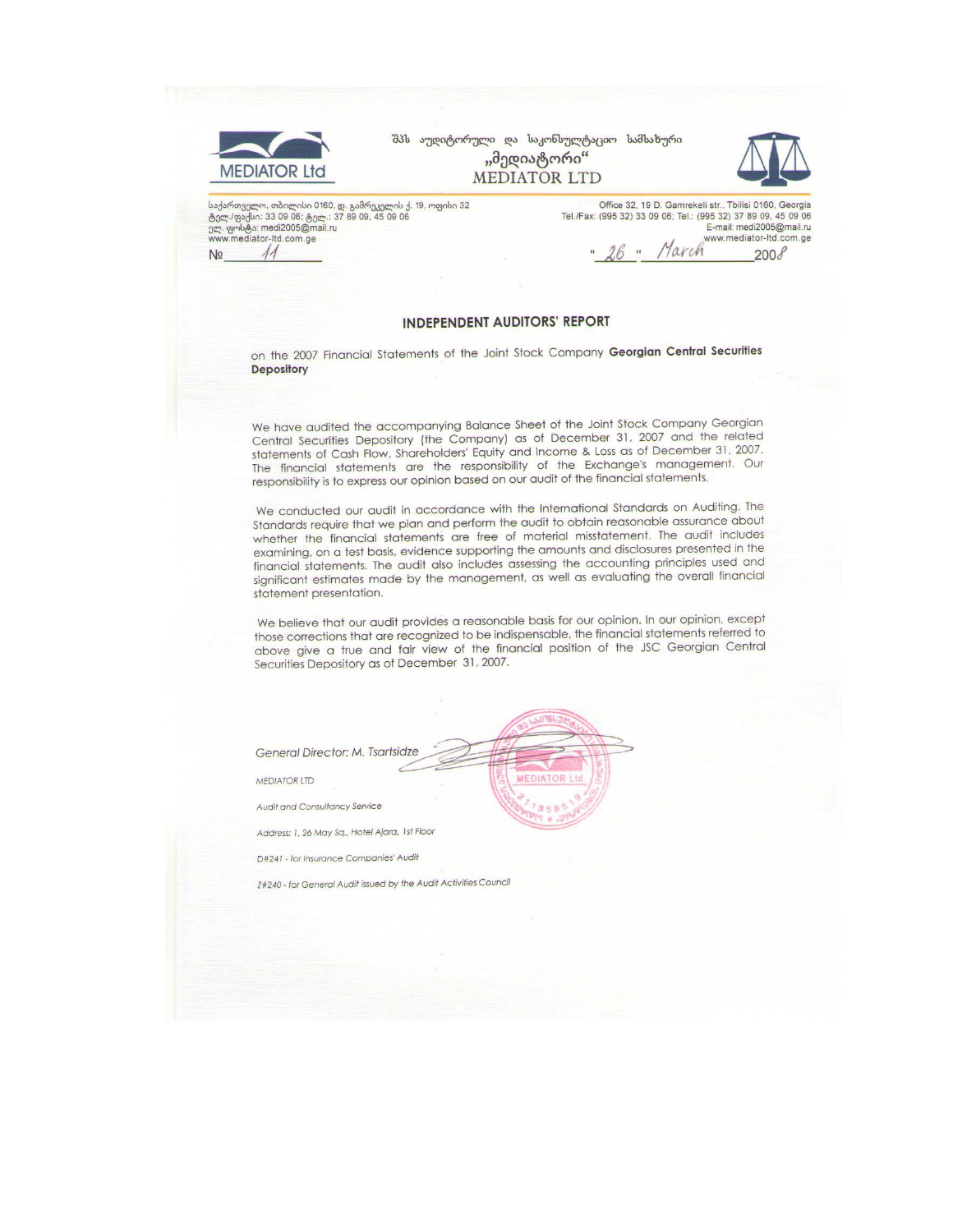## **JSC Georgian Central Securities Depository Balance Sheet**

|  | ır<br>ı | L T.P. |
|--|---------|--------|
|--|---------|--------|

|                                       | 31.12.2006 | 31.12.2007 |
|---------------------------------------|------------|------------|
| <b>Assets</b>                         |            |            |
| <b>Current Assets</b>                 |            |            |
| Cash                                  | 201433     | 7551       |
| Accounts receivable                   | 10813      | 7079       |
| Prepaid expanses                      |            | 6327       |
| <b>Total Current Assets</b>           | 212247     | 20956      |
|                                       |            |            |
| <b>Long-Term Assets</b>               |            |            |
| <b>Fixed Assets</b>                   | 7171       | 26328      |
| Intangible assets                     | 56707      | 76269      |
| Long-term investments in securities   | 74000      | 254000     |
| <b>Total Long-Term Assets</b>         | 137878     | 356597     |
|                                       |            |            |
| <b>Total Assets</b>                   | 350124     | 377553     |
|                                       |            |            |
| <b>Liabilities &amp; Equity</b>       |            |            |
| <b>Current Liabilities</b>            |            |            |
| Accounts payable                      | 3190       | 1896       |
| Notes payable                         | 59         | 81         |
| Taxes payable                         | 30637      | 497        |
| Short-Term Debt                       |            | 17000      |
| <b>Total Current Liabilities</b>      | 33886      | 19474      |
| <b>Long-Term Liabilities</b>          |            |            |
| Deferred wages                        |            |            |
| Deferred taxes                        | 2379       | 7946       |
| Other deferred charges                |            |            |
| <b>Total Long-Term Liabilities</b>    | 2379       | 7946       |
|                                       |            |            |
| <b>Equity</b>                         |            |            |
|                                       |            |            |
| Authorized capital                    | 110000     | 110000     |
| <b>Shares Unissued</b>                | $-8800$    | $-8800$    |
| <b>Additional Paid-in Capital</b>     | 10800      | 10800      |
| <b>Retained Earnings/Losses</b>       | 35471      | 201859     |
| <b>Current period Earnings/Losses</b> | 166389     | 36274      |
| <b>Total Equity</b>                   | 313859     | 350133     |
| <b>Total Liabilities &amp; Equity</b> | 350124     | 377553     |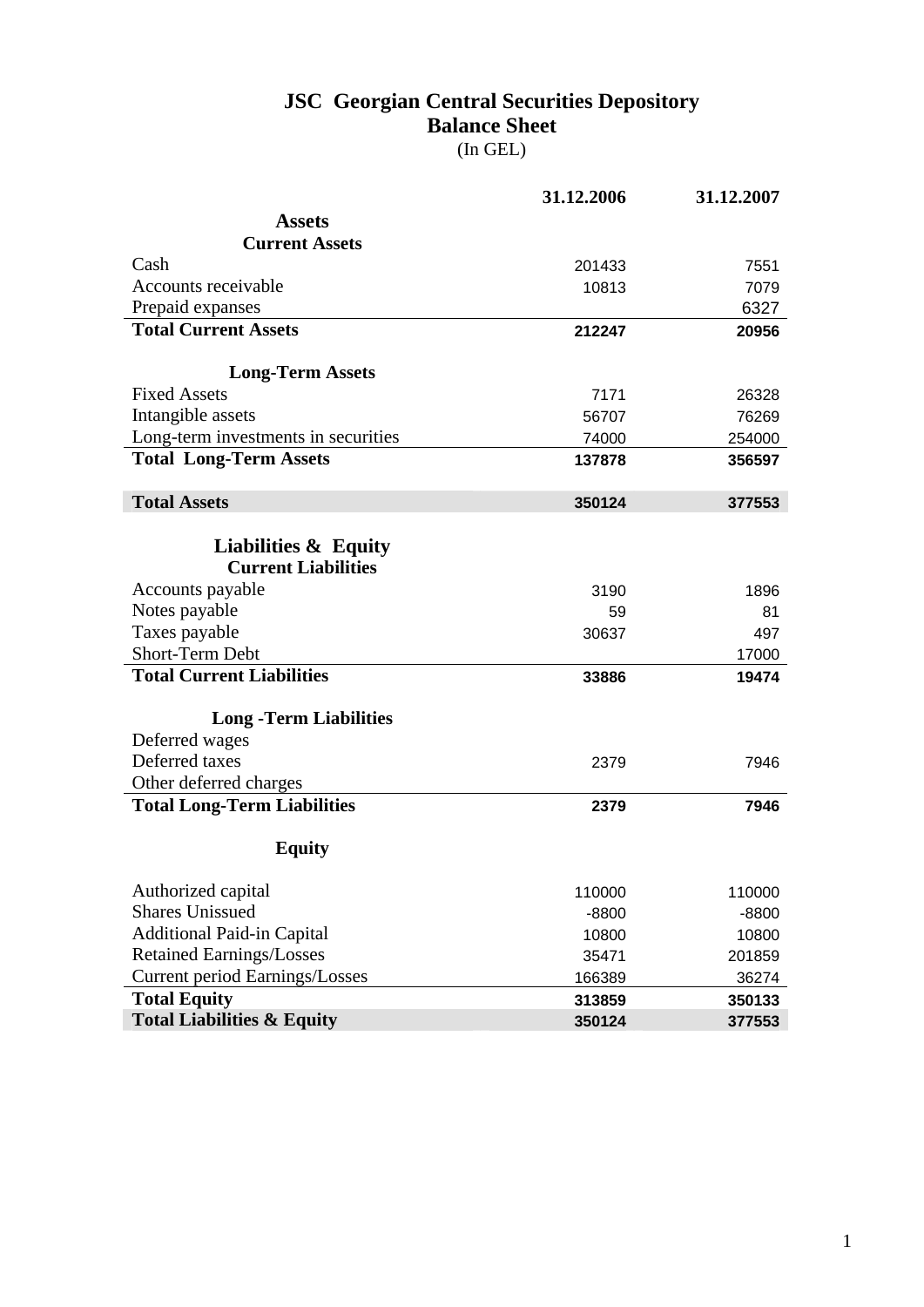### **JSC Georgian Central Securities Depository Income Statement**

(In GEL)

|                                                                     | 31.12.2006  | 31.12.2007 |
|---------------------------------------------------------------------|-------------|------------|
| <b>Operating Revenues</b>                                           |             |            |
| Membership fees                                                     | 2735        | 4710       |
| Commissions fees                                                    | 246516      | 100818     |
| <b>Total Operating Income</b>                                       | 249251      | 105528     |
|                                                                     |             |            |
| <b>Operating Expenses</b><br>Wages expenses                         | 32508       | 39690      |
| Depreciation and amortization                                       | 14441       | 13611      |
| <b>Office Rent expenses</b>                                         | 2486        | 2900       |
| Audit                                                               | 250         | 1150       |
| Bad debt expenses                                                   |             | 90         |
| Tax expenses                                                        | 538         | 832        |
| Other operating expenses                                            | 1525        | 569        |
| <b>Total Operating Expenses</b>                                     | 51748       | 58842      |
| <b>Total Operating Profit/losses</b>                                | 197503      | 46686      |
|                                                                     |             |            |
| <b>Non-Operating Revenues</b>                                       |             |            |
| <b>Government Securities Revenues</b>                               | 3528        |            |
| Other Investments revenues                                          |             |            |
|                                                                     | 6814<br>540 |            |
| Other non-operating revenues<br><b>Total Non-Operating Revenues</b> |             | 13         |
|                                                                     | 10881       | 13         |
|                                                                     |             |            |
| <b>Non-Operating Expenses</b>                                       |             |            |
| Investments expenses                                                | 68          |            |
| Representative expenses                                             |             | 772        |
| Other non-operating expenses                                        | 330         | 565        |
| <b>Total Non-Operating expenses</b>                                 |             |            |
|                                                                     | 398         | 1357       |
| <b>Total Non-Operating profit/losses</b>                            | 10483       | $-1344$    |
| <b>Income Before Taxes</b>                                          | 207986      | 45342      |
| <b>Income Tax</b>                                                   | 41597       | 9068       |
| <b>Net Income/Losses</b>                                            | 166389      | 36274      |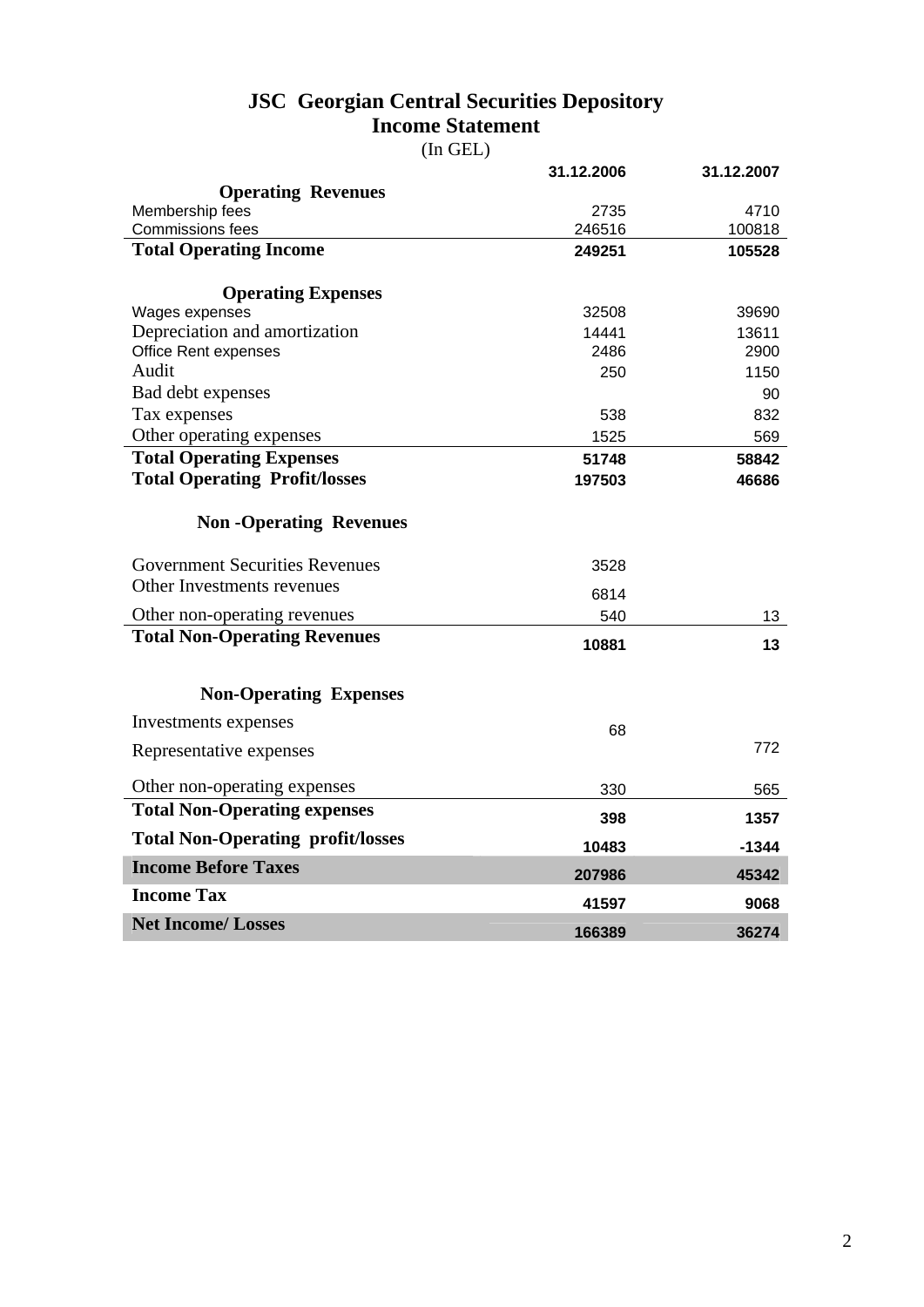# **JSC Georgian Central Securities Depository**

## **Statement of Cash Flows**

#### **(Indirect Method)**

(In GEL)

|                                            | 31.12.2006 | 31.12.2007 |
|--------------------------------------------|------------|------------|
| <b>Net Income</b>                          | 166389     | 36274      |
|                                            |            |            |
| <b>Cash from Operating Activities</b>      |            |            |
| <b>Accounts Receivable</b>                 | $-10155$   | 3734       |
| <b>Accounts Payable</b>                    | $-1401$    | $-1294$    |
| Notes Payable                              | $-20$      | 22         |
| Tax Payable                                | 21865      | $-30140$   |
| Depreciation                               | 14441      | 13611      |
| Deferred charges                           | $-861$     | 5567       |
| Prepayments                                |            | $-6327$    |
| Net cash from operating activities         | 190257     | 21447      |
|                                            |            |            |
| <b>Cash from Investment Activities</b>     |            |            |
| <b>Investments in Fixed Assets</b>         | $-16626$   | $-52330$   |
| Long-Term investments                      | $-70000$   | $-180000$  |
| <b>Short-Term investments</b>              | 79623      |            |
| <b>Net Cash from Investment activities</b> | $-7003$    | -232330    |
|                                            |            |            |
| <b>Cash from Finance Activities</b>        |            |            |
| Short-term debt                            |            | 17000      |
| <b>Net Cash from Finance Activities</b>    |            | 17000      |
|                                            |            |            |
| <b>Net Cash Flows</b>                      | 183254     | -193883    |
|                                            |            |            |
| <b>Beginning Cash</b>                      | 18179      | 201433     |
| <b>Ending Cash</b>                         | 201433     | 7551       |